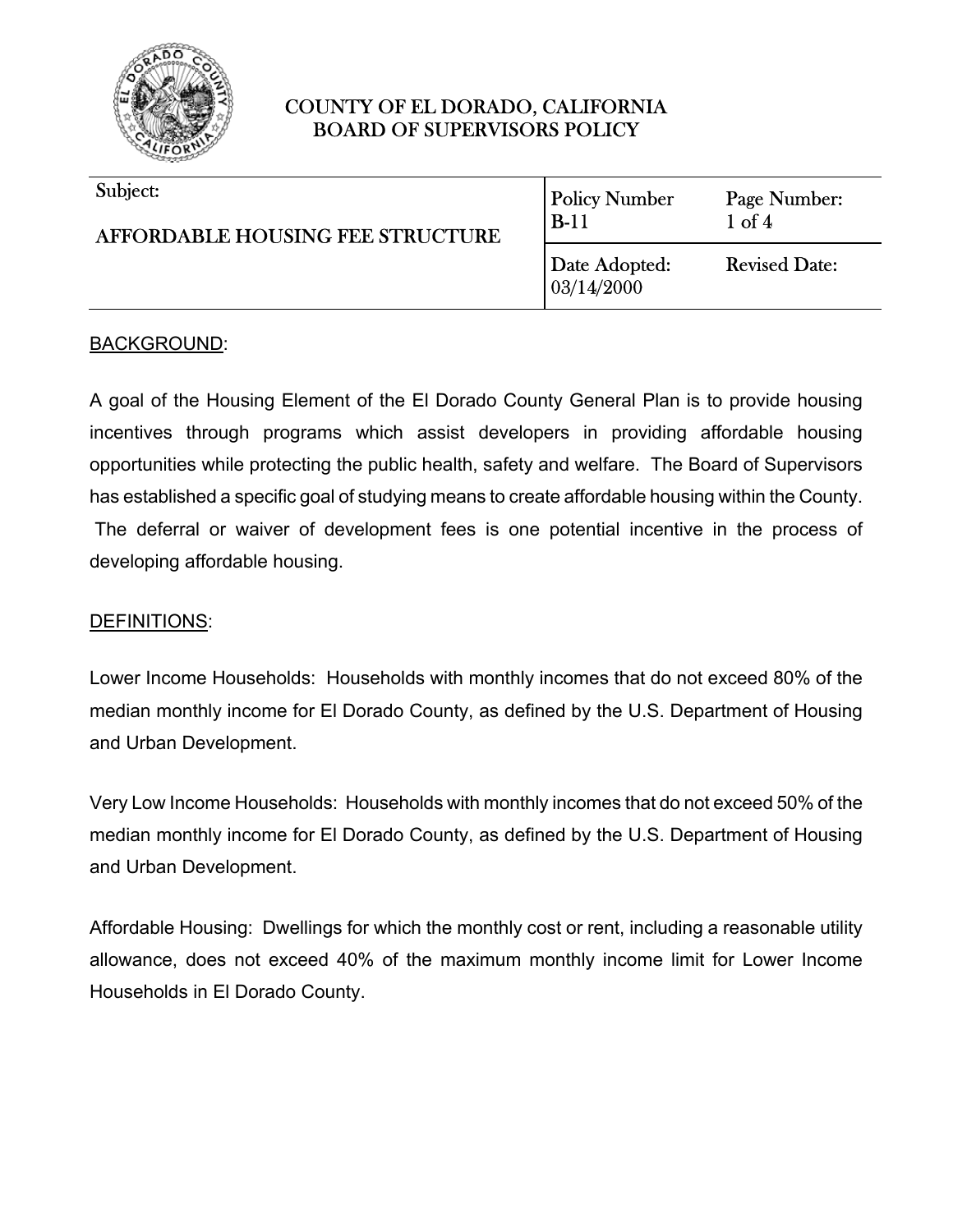

| Subject:<br><b>AFFORDABLE HOUSING FEE STRUCTURE</b> | <b>Policy Number</b><br>$B-11$ | Page Number:<br>$2$ of $4$ |
|-----------------------------------------------------|--------------------------------|----------------------------|
|                                                     | Date Adopted:<br>03/14/2000    | <b>Revised Date:</b>       |

#### POLICY:

1. Fee Deferrals: Federally tax-exempt private non-profit or public agency applicants for construction of affordable housing utilizing primarily volunteer or self-help construction labor may have applicable Planning, Building, Transportation, Environmental Management and General Services (Parks and Recreation) fees deferred on a new construction unit until such time as a refinancing, resale or change in ownership from the initial owner-occupant of the unit occurs. The deferred amount shall bear simple interest at a rate of 3% per annum on the unpaid balance, and become due and payable by the owneroccupant upon the refinancing, resale or change in ownership of the unit.

Very low income applicants for permits to make health or safety repairs to their primary residence may receive a special needs deferral of Building Department fees until such time as their primary residence is re-financed, sold or changes ownership. Fees and interest also will become due and payable upon the death of a deferral beneficiary. The deferred amount shall bear simple interest at a rate of 3% per annum on the unpaid balance.

2. Fee Waivers: Because the Planning, Building, Transportation, Environmental Management and General Services (Parks and Recreation) Departments are fee dependent, the waiver or reduction of affordable housing development fees will only be considered when an alternative source of funds, other than the County General Fund, is identified and available to pay the otherwise required fees. If available, alternative sources of funds may include Community Development Block Grant or other resources.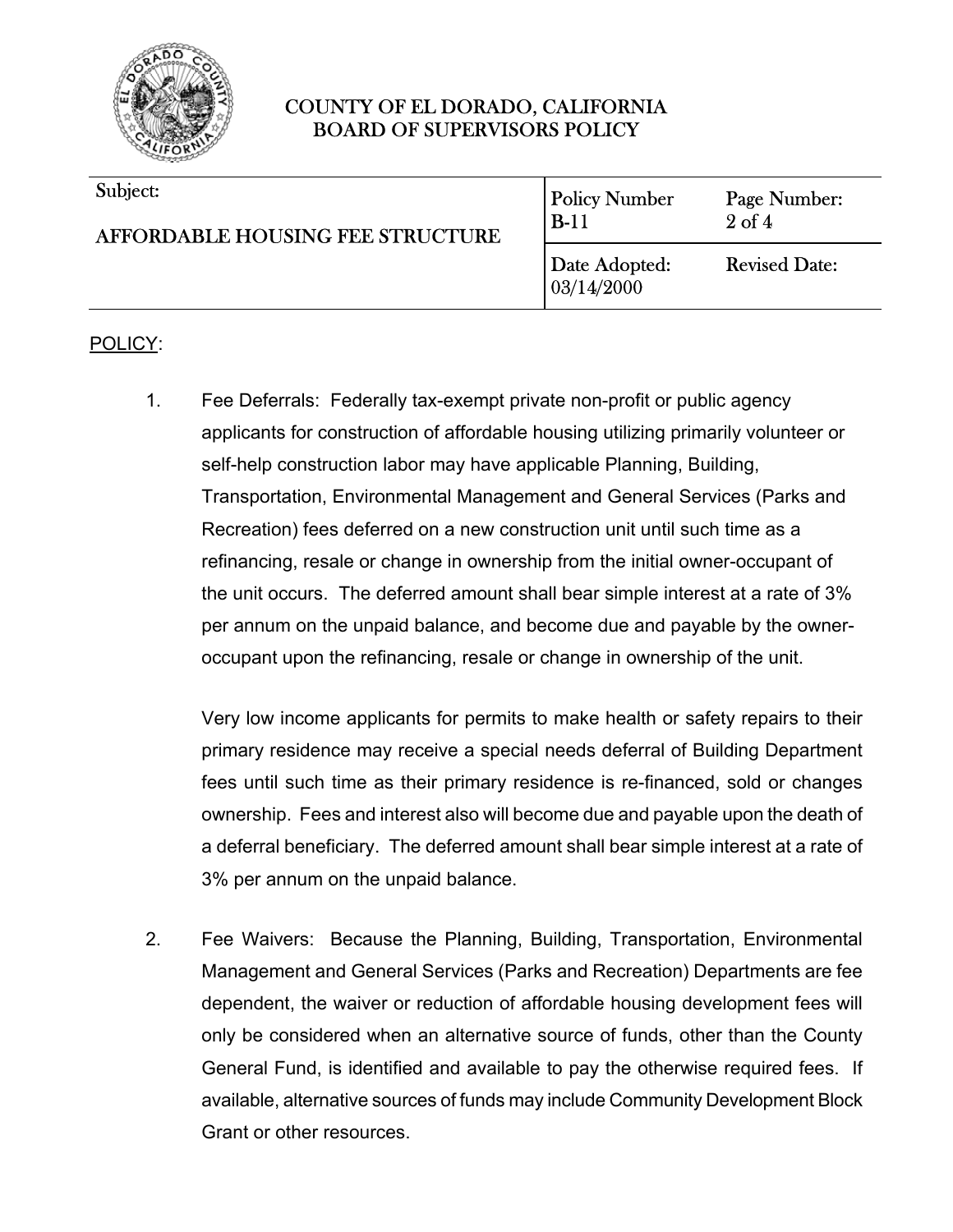

| Subject:<br>AFFORDABLE HOUSING FEE STRUCTURE | <b>Policy Number</b><br>$B-11$ | Page Number:<br>$3$ of $4$ |
|----------------------------------------------|--------------------------------|----------------------------|
|                                              | Date Adopted:<br> 03/14/2000   | <b>Revised Date:</b>       |

If an alternative source of funds is available to pay the otherwise required fees, applicable Departments must receive confirmation of payment of offsetting funds prior to the waiver of fees.

- 3. Residential Development: In order to promote affordable housing opportunities countywide, the County shall offer a Density Bonus Program, as described in the El Dorado County Housing Element, Policy 4.3.1.2, to encourage all builders and developers to provide dwelling units suitable for sale to low and moderate income groups. Density bonuses and other incentives shall be utilized as inclusionary zoning tools to promote the availability of affordable housing in all communities. Density bonus and other incentive requests shall be considered during the regular Planning Commission and Board of Supervisor review and approval process.
- 3. Other Agencies: It is the policy of the Board of Supervisors to encourage the purveyors of public facilities and services (schools, fire, water, sewer) to defer or waive fees in the development of affordable housing projects.

#### PROCEDURE:

An applicant for a fee deferral or waiver shall present a request in writing to the Department of Community Services, along with documentation necessary to establish eligibility for a deferral or waiver. Documentation for affordable housing construction projects shall include a copy of the applicant's Articles of Incorporation as a non-profit organization, evidence of experience and capacity in the construction of affordable housing, and a description of the proposed project. Documentation for low-income health and safety repairs shall include verification of the applicant's income and a description of the proposed project. The Department of Community Services shall review requests, determine eligibility and make recommendations in writing to the